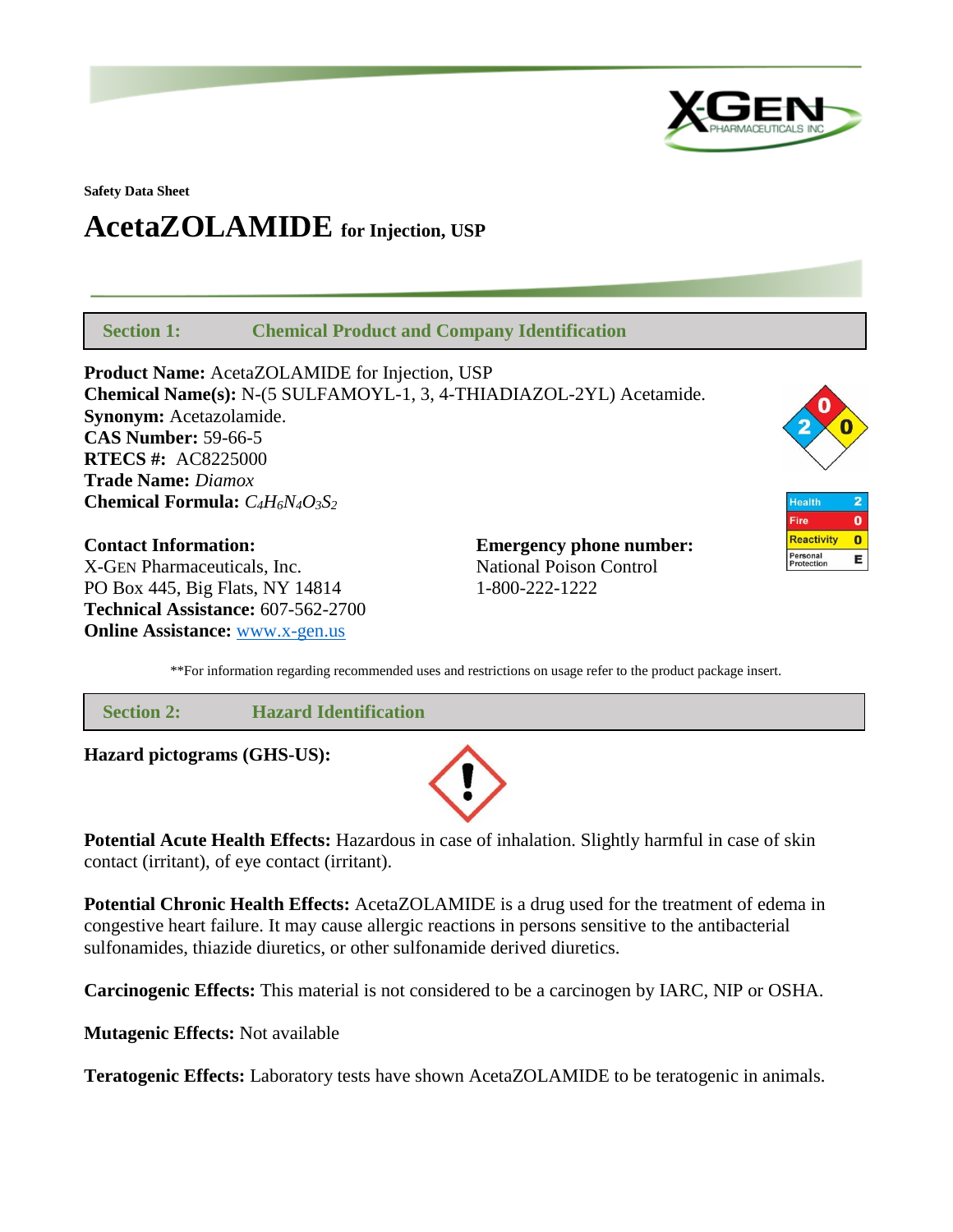**Developmental Toxicity:** Classified development toxin (possible). The substance may be toxic to kidneys. Repeated or prolonged exposure to the substance can produce target organ damage.

**Adverse effects:** Not available

| <b>Section 3:</b>            | <b>Composition and Information on Ingredients</b> |                                     |                                |  |  |
|------------------------------|---------------------------------------------------|-------------------------------------|--------------------------------|--|--|
| <b>Principle Components:</b> | <b>Name</b><br>Acetazolamide                      | $\overline{CAS}$ #<br>$59 - 66 - 5$ | $\frac{9}{6}$ by Weight<br>100 |  |  |
| <b>Section 4:</b>            | <b>First Aid Measures</b>                         |                                     |                                |  |  |

**General:** Remove from exposure. Remove contaminated clothing. For treatment advice, seek guidance from an occupational health physician or other licensed health-care provider familiar with workplace chemical exposure. If person is not breathing give artificial respiration. If breathing is difficult give oxygen. Persons developing serious hypersensitivity (anaphylactic) reactions must receive immediate medical attention. Obtain medical attention.

**Inhalation:** If inhaled, remove to fresh air. If not breathing, give artificial respiration. If breathing is difficult, administer oxygen. Seek medical attention immediately.

**Skin contact:** In case of contact, immediately wash skin with plenty of water. Cover the irritated skin with an emollient. Remove contaminated clothing and shoes. Wash clothes and thoroughly clean shoes before reuse. Seek medical attention immediately.

**Eye contact:** Check for and remove any contacts lenses. Immediately flush eyes with plenty of water for at least 15 minutes. Seek medical attention immediately.

**Ingestion:** DO NOT induce vomiting unless directed to do so by a medical professional. Never give anything by mouth to an unconscious person. Loosen tight clothing such as tie, collar and/or belt. Seek medical attention immediately.

**Notes to physician:** Seek product package insert for complete information.

**Overdose Treatment:** Treatment of overdose should be symptomatic and supportive. Administer activated charcoal with sorbitol to decrease absorption. For acidosis, administer sodium bicarbonate. Monitor fluids and electrolyte status. Correct fluid and electrolyte disturbance. Hemodialysis may be of benefit.

 **Section 5: Fire Fighting Measures**

**Flammability of the product:** May combust at high temperatures.

**Combustion Products:** These products are carbon oxides (CO, CO²), sulfur oxides (SO², SO³).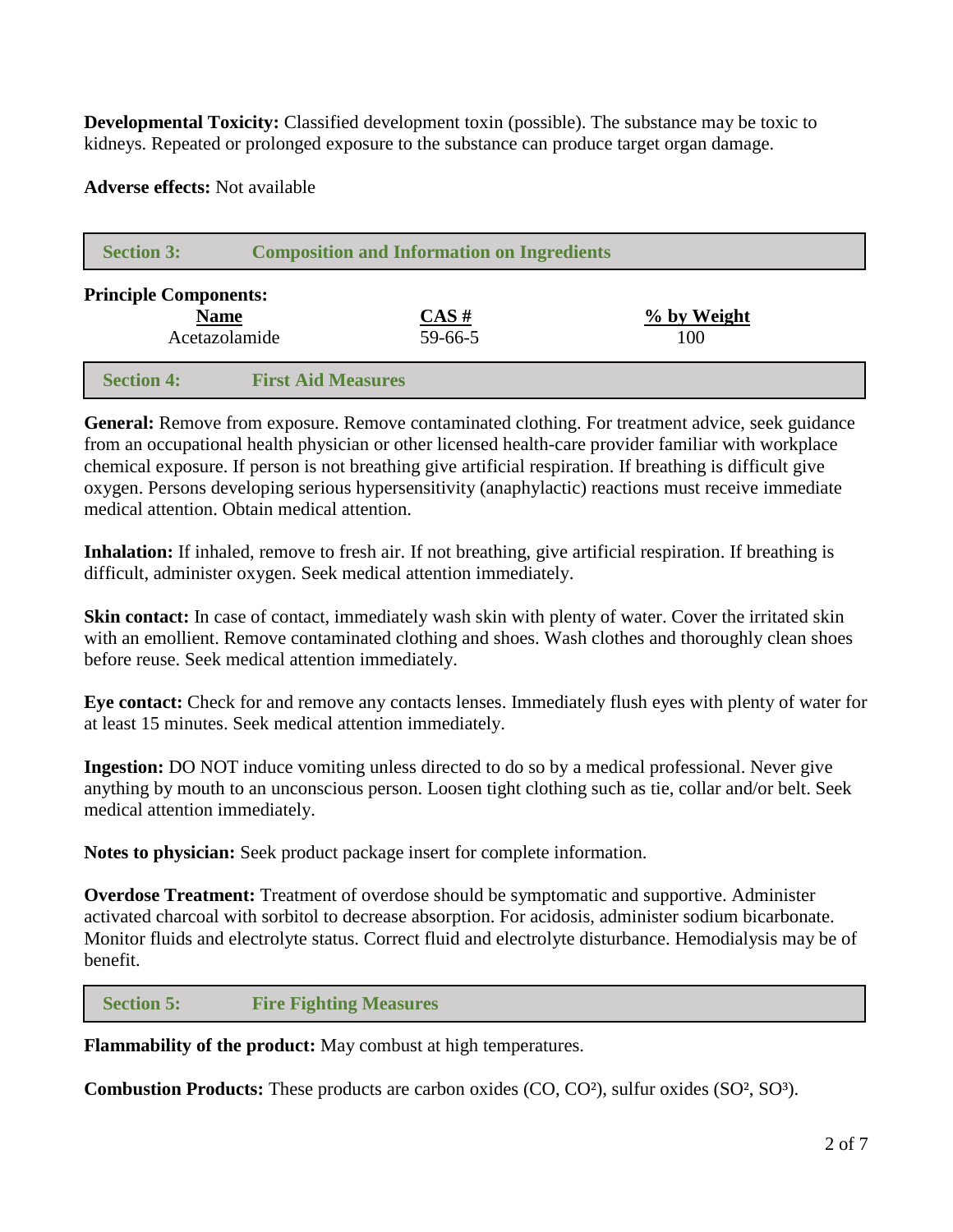# **Unusual Fire and Explosion Hazards:** Product is not expected to present a fire hazard.

#### **Extinguishing Media and instruction:**

**Small fire:** Use DRY chemical powder. **Large fire:** Use water spray, fog or foam. May use type ABC multi-purpose extinguisher. DO NOT use water jet.

**Protective equipment & precautions for firefighters:** As with all fires, evacuate personnel to a safe area. Firefighters should wear self-contained breathing apparatus and protective clothing.

**Special remarks on fire hazard:** Not available

**Special remarks on explosion hazard:** Not available

 **Section 6: Accidental Release Measures**

## **Release to land:**

**Small Spill:** Use appropriate tools to put the spilled solid in a convenient waste disposal container. Finish cleaning by spreading water on the contaminated surface and dispose of according to local, state, and federal regulations.

**Large Spill:** Use a shovel to put the material into a convenient waste disposal container. Sweep up or vacuum with caution to avoid generation of dust during clean-up. Finish cleaning by spreading water on the contaminated surface and clean surface thoroughly to remove residual contamination. Collect in suitable container for disposal. For proper waste disposal, see section 13 of the SDS.

**Release to air:** If dust is generated, wear a disposable dust respirator (N95), and reduce exposures by ventilating area. Clean up spill immediately.

**Release to Water:** Refer to local water authority; drain disposal is not recommended.

**Protective equipment:** Keep unnecessary personnel away. Wear latex or nitrile gloves, safety glasses, and a disposable dust mask (N95), wear protective coveralls and shoe covers for spills.

# **Section 7: Handling and Storage**

**Handling:** As a general rule, when handling AcetaZOLAMIDE for Injection, USP, avoid all contact and inhalation of dust, mists, and/or vapors associated with the material.

Keep locked up. Keep away from heat, sources of ignition and oxidizing agents. Empty containers pose a fire risk, evaporate the residue under a fume hood. DO NOT ingest. DO NOT breathe dust. Wear suitable protective clothing. Use only in accordance with directions.

**Storage:** Keep container tightly closed. Keep container in a cool, dry, well ventilated area (see USP CRT storage conditions). Protect from light and store at controlled room temperature 20° - 25°C (68° - 77°F). Refer to label instructions to ensure product integrity.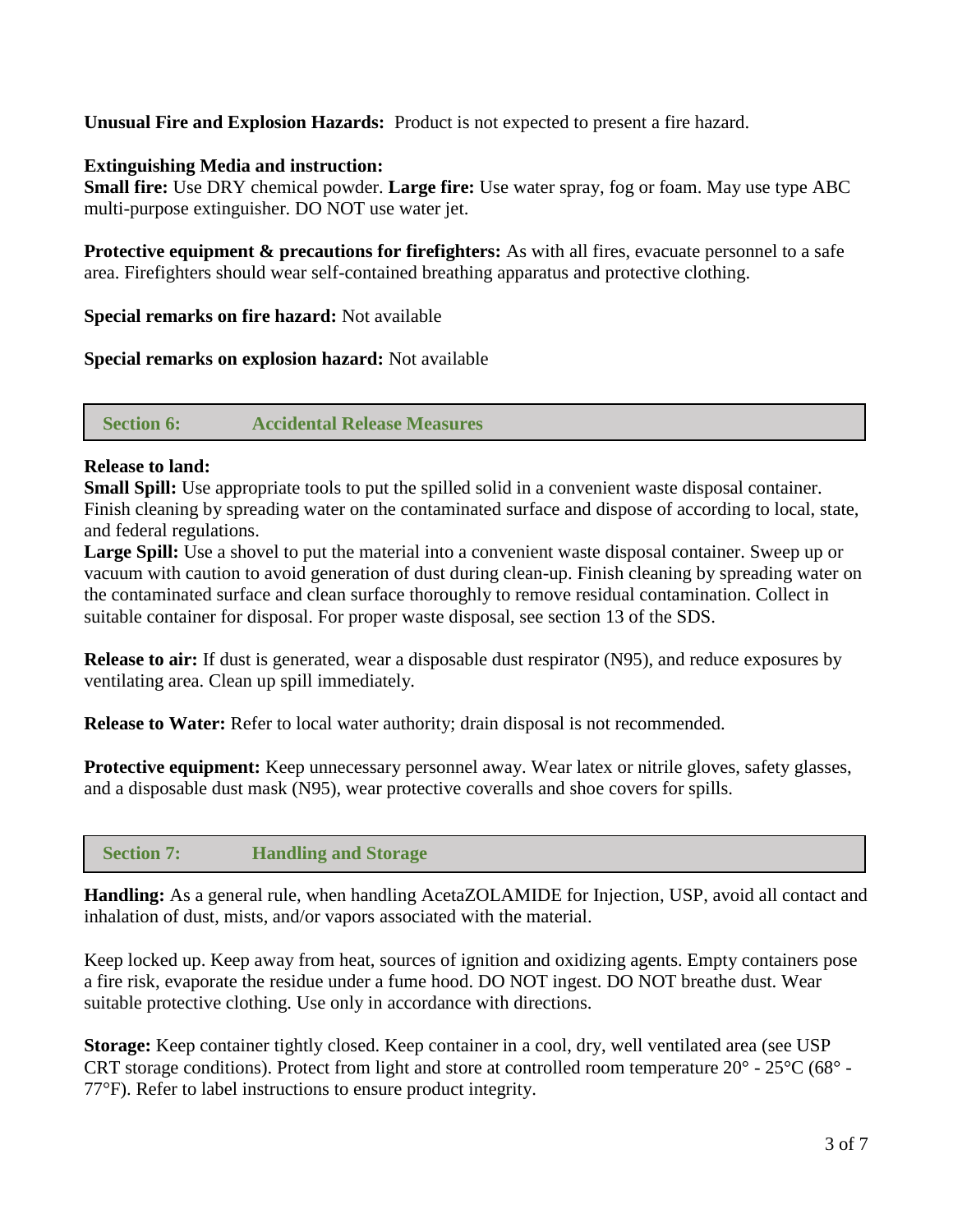**Incompatibilities:** Keep away from strong oxidizing agents.

### **Section 8: Exposure Controls / Personal Protection**

**Engineering Controls:** Use process enclosure, local exhaust ventilation, or other engineering controls to keep airborne levels below recommended exposure limits. If user operations generates dust, fume or mist, use ventilation to keep exposure to airborne contaminants below the exposure limit.

**Personal Protection:** Safety glasses. Lab coat. Gloves. Dust respirator. Be sure to use an approved/ certified respirator or equivalent. **In case of Large Spill:** Splash goggles. Full suit. Dust respirator. Boots. Gloves. A self-contained breathing apparatus should be used to avoid inhalation of the product. Suggested protective clothing might not be sufficient; consult a specialist BEFORE handling this product.

**Respiratory Protection:** Under normal use, respirators are not required. If dusts are generated, use a disposable mask (N95). Personnel wearing respirators should be fit tested and approved for respirator use, under OSHA Respiratory Protection Standard 29 CFR 1910.134.

#### **Exposure limit:** Not available

| <b>Section 9:</b>                             | <b>Physical and Chemical Properties</b> |                                                         |  |
|-----------------------------------------------|-----------------------------------------|---------------------------------------------------------|--|
| <b>Physical appearance:</b> Solid powder.     |                                         | <b>Vapor Density: Not available</b>                     |  |
| <b>Color:</b> White to yellowish.             |                                         | <b>Relative density:</b> Not available                  |  |
| Molecular Weight: 222.25 g/mole               |                                         | <b>Partition Coefficient: Not available</b>             |  |
| <b>Taste:</b> Not available                   |                                         | <b>Auto-Ignition Temperature:</b> Not available         |  |
| <b>Odor: Odorless</b>                         |                                         | <b>Decomposition Temperature:</b> Not available         |  |
| <b>Odor Threshold:</b> Not available          |                                         | <b>Viscosity:</b> Not available                         |  |
| $pH: 9.0 - 10.0$                              |                                         | <b>Dispersion Properties: Partially dispersed in</b>    |  |
| <b>Melting Point:</b> $260^{\circ}$ C (500°F) |                                         | methanol. Very slightly dispersed in cold water,        |  |
| <b>Freezing Point: Not available</b>          |                                         | n-octanol, and acetone. Is NOT dispersed in hot         |  |
| <b>Boiling Point: Not available</b>           |                                         | water, diethyl ether.                                   |  |
| <b>Flash Point: Not available</b>             |                                         | <b>Solubility:</b> Soluble in water. Readily soluble in |  |
| <b>Evaporation rate:</b> Not available        |                                         | 1N Sodium Carbonate solution; slightly soluble          |  |
| <b>Flammability:</b> Not available            |                                         | in ethanol and in acetone; soluble in dilute            |  |
| <b>Upper Flammable Limit: Not available</b>   |                                         | solutions of alkali hydroxides; insoluble in            |  |
| Lower Flammable Limit: Not available          |                                         | chloroform, in diethyl ether and in carbon              |  |
| Vapor Pressure: Not available                 |                                         | tetrachloride.                                          |  |
|                                               |                                         |                                                         |  |

#### **Section 10: Stability and Reactivity**

**Reactivity:** Stable under normal conditions.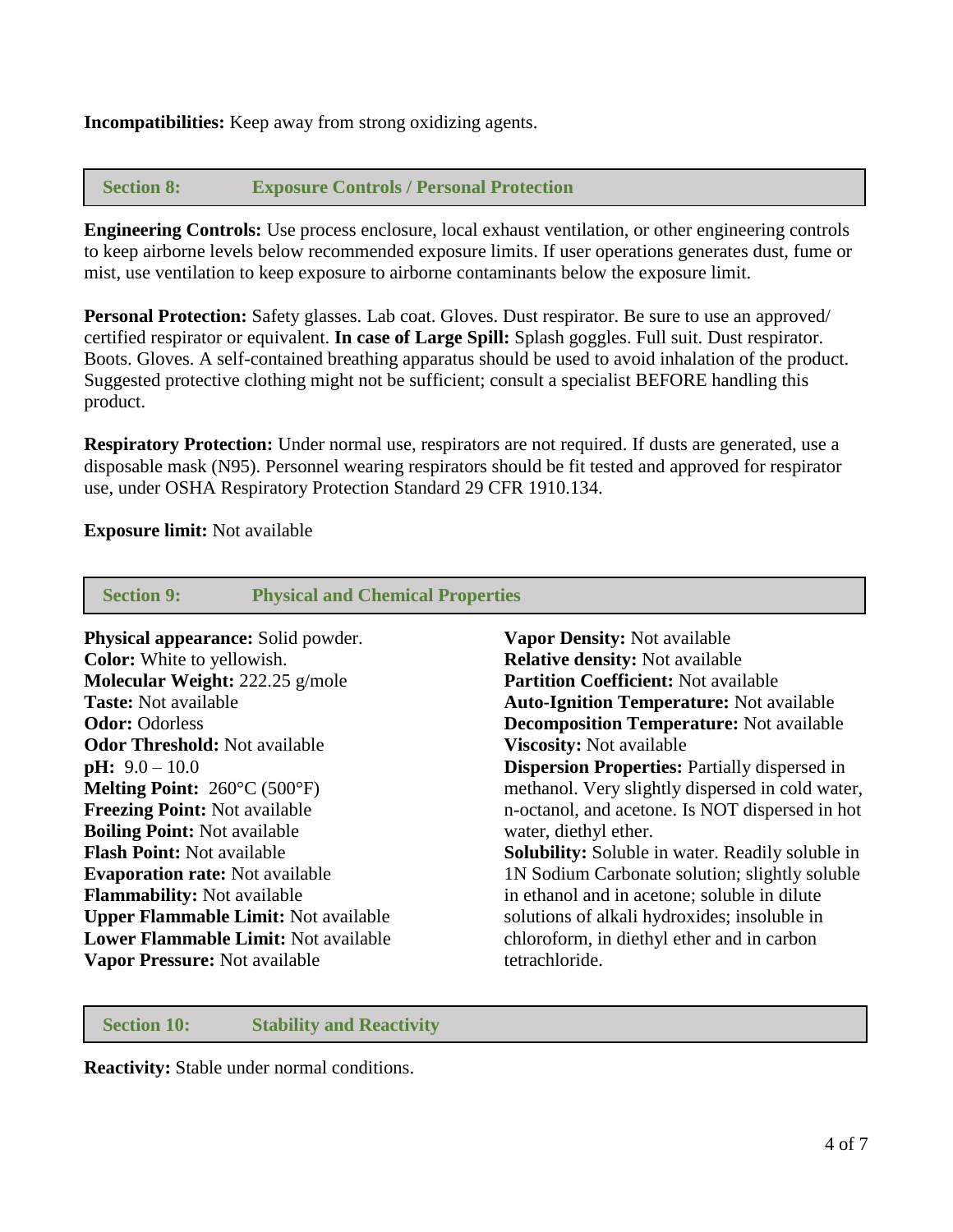**Chemical stability:** Stable. No dangerous reactions are known to occur under conditions of normal use.

**Possibility of hazardous reaction:** Not available

**Conditions to avoid:** Store away from acids and oxidizers.

**Incompatible materials:** Reactive with acids and strong oxidizing agents. Peroxides. Isocyanates. Amides. Phenols, Alkali metals. Sulfides.

**Hazardous decomposition products:** May emit irritating and/or toxic fumes of sulfur dioxides and nitrogen oxides when burned. As with any burning material, carbon monoxide and carbon dioxide or other gases may be produced.

**Corrosivity:** Non-corrosive in presence of glass.

**Polymerization:** Not known to occur.

 **Section 11: Toxicological Information**

**Routes of exposure:** Absorbed through skin, eye contact, inhalation and ingestion.

#### **Symptoms:**

**Short term:** Hazardous in cases of inhalation. Slightly hazardous in case of skin contact (irritant). **Long term:** May cause damage to the following organs: Kidneys.

**Reproductive toxicity:** Due to lack of data the classification is not possible. Reproductive studies in animals yield mixed results.

**FDA Pregnancy Category:** C

**Toxicity to animals: Oral Rat:** LD50: 15-30g/kg **Oral Mouse:** LD50: 4300mg/kg

**Measures of toxicity:** Not available

**Additional reproductive health and toxicity data is available from the National Institute for Occupational Safety and Health (NIOSH) and/or Registry of Toxic Effects of Chemical Substance (RTECS).**

 **Section 12: Ecological Information**

**Ecotoxicity:** Not available

**Bioaccumulation potential:** Not available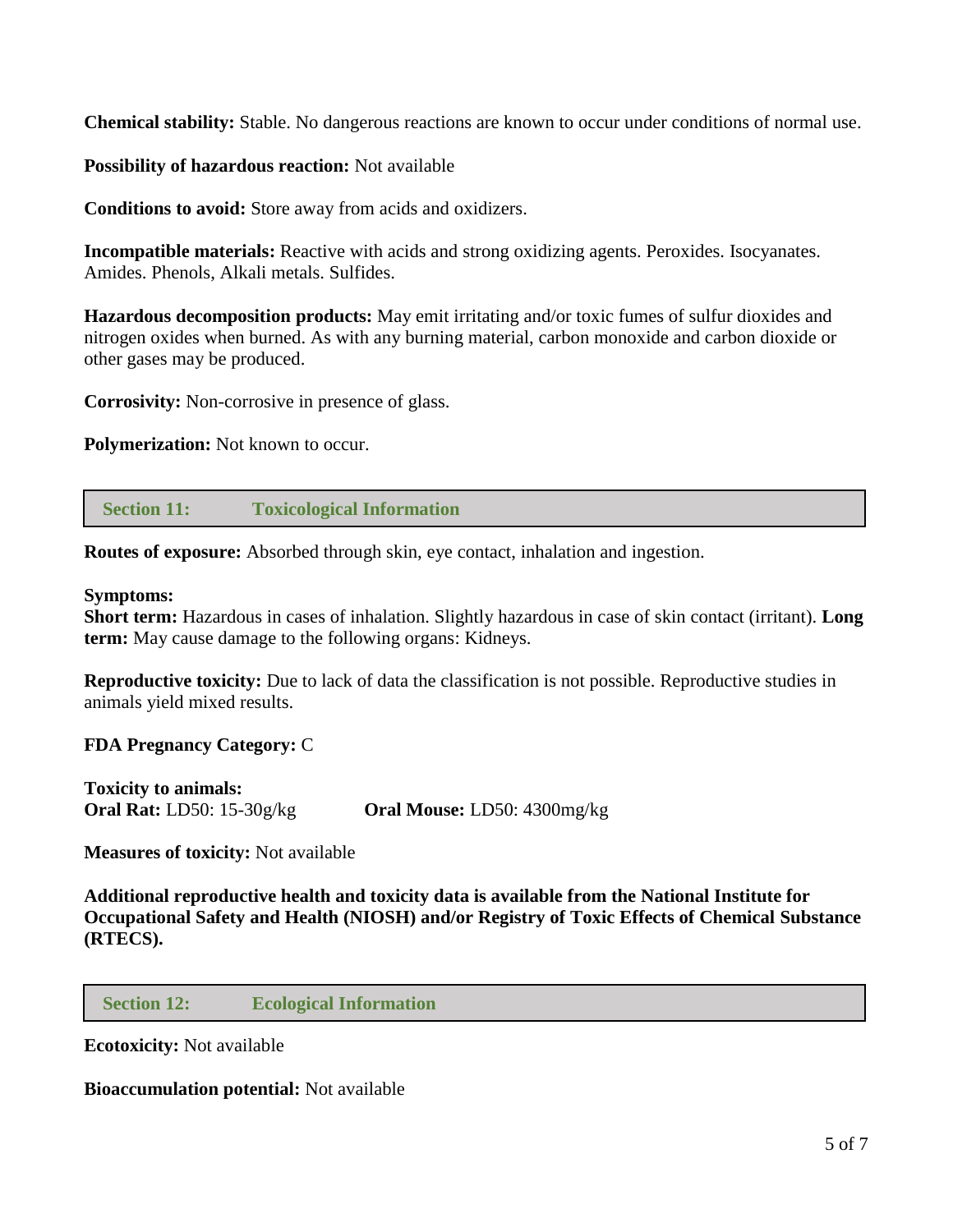**Products of biodegradation:** Possibly hazardous short term degradation products are not likely. However, long term degradation products may arise.

**Toxicity of the products of biodegradation:** The product itself and its products of degradation are not toxic.

## **Section 13: Disposal Information**

**Waste classification:** Non-Hazardous

**Waste from residues/unused products:** Dispose of waste in accordance with all applicable federal, state and local laws.

**Waste Disposal:** Dispose of waste in accordance with all applicable federal, state and local laws.

## **Section 14: Transport Information**

**DOT Classification:** Not a DOT controlled material (United States). **UN Number:** Not available **UN Shipping name:** Not available **Transport hazard class:** Not available **Packing Group:** Not available **Environmental hazard:** Not available **Transport in bulk:** Not available **Special precautions needed with transport:** Not available

 **Section 15: Regulatory Information**

#### **Federal and State Regulations:**

**California Prop. 65:** This product contains the following ingredients for which the State of California has found to cause cancer, birth defects, or other reproductive harm, which would require a warning under the statue: AcetaZOLAMIDE.

#### **AcetaZOLAMIDE TSCA 8(b) inventory:** AcetaZOLAMIDE

**Other Regulations:** EU EINECS List: This product is on the European Inventory of Existing Commercial Chemical Substances.

#### **Other Classifications:**

**WHMIS (Canada):** Not controlled under WHMIS (Canada).

**DSCL (EEC):** R36/38-Irritating to eyes and skin. R61- may cause harm to the unborn child.